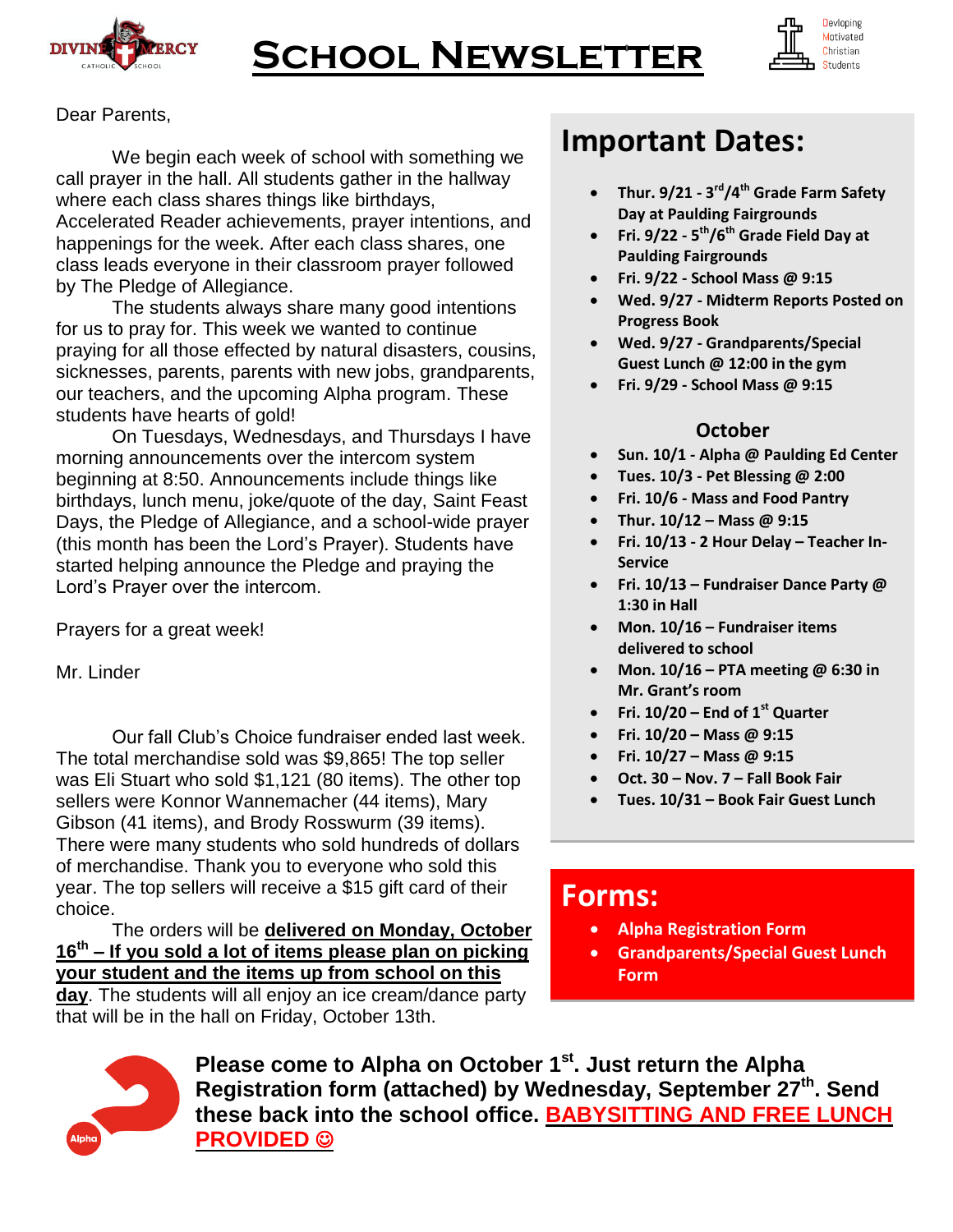- $\triangle$  On Wednesday, September 27<sup>th</sup>, we'll be having a Grandparents or Special Guest lunch at 12:00 in the gym. Please fill out the form that went home last week so we can plan accordingly. **The cost is \$3.35, please send the money in with the form. If you've already sent a form in, please make sure we have your payment by this Friday, September 22<sup>nd</sup>.** The lunch menu for the day is: chicken and noodles, mashed potatoes, green beans, dinner roll with butter, and fruit.
- On Tuesday, October 3rd, Father Poggemeyer will once again have a blessing for pets. Like last year, you can bring in your family pets…birds, dogs, cats, giraffes :) and Father will bless them. The blessing will begin at 2:00 directly behind the school in the grass area. Also, you may take your student home from school as soon as the blessing ends.
- **Weather Delay Policy Review**: If Paulding is delayed 2 hours for weather reasons, and Wayne Trace is on the regular schedule, Paulding buses will run 2 hours late. You may bring your child in, safety permitting, or you may let them ride the Paulding bus running on the 2 hour delay. They are not counted tardy when it is a weather related 2 hour delay. If Wayne Trace is delayed 2 hours and Paulding is not delayed, Divine Mercy students arriving on Paulding buses will be placed in a monitored study hall in the Paulding school until they can be transported to Divine Mercy.

If Paulding closes for weather reasons, and Wayne Trace remains open, there will be **no bus** service to Divine Mercy. If you choose not to bring your child to school, they will not be counted absent for that day.

3 hour fog delays – Wayne Trace will implement the 3 hour delay when necessary. A 3 hour delay will extend the school day by 1 hour, with dismissal at 4:25 p.m.



**We received all of the new Holy Water Fonts for the rooms! Holy Water is one of the greatest Sacramentals in the Catholic Church. These pretty fonts not only remind us to bless ourselves with Holy Water often, but also to contemplate the Gift of our Baptism. They are all hanging up and ready to use! I would like to thank the Schweller Family for generously donating these.**